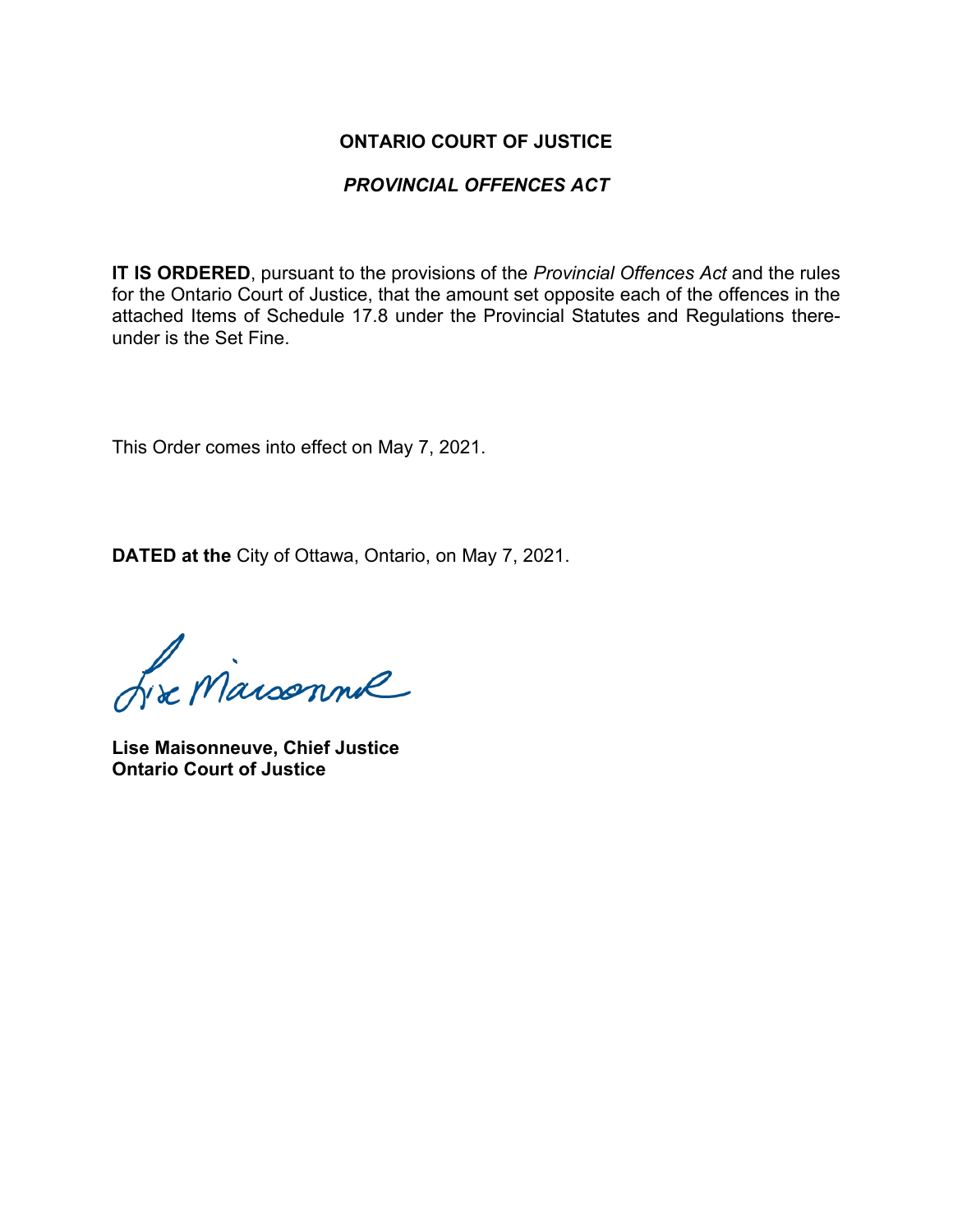## Ontario Court of Justice Last Updated: May 7, 2021

## **SCHEDULE 17.8**

Ontario Regulation 666/98 under the *Fish and Wildlife Conservation Act, 1997*

| Item | <b>Offence</b>                                                                                         | <b>Section</b> | <b>Set Fine</b> |
|------|--------------------------------------------------------------------------------------------------------|----------------|-----------------|
| 1.   | Unlawfully possess black bear carcass                                                                  | 2(2)           | \$150.00        |
| 2.   | Unlawfully possess woodland caribou<br>carcass                                                         | 2(2)           | \$150.00        |
| 3.   | Unlawfully possess white-tailed deer<br>carcass                                                        | 2(2)           | \$150.00        |
| 4.   | Unlawfully possess American elk carcass                                                                | 2(2)           | \$150.00        |
| 5.   | Unlawfully possess moose carcass                                                                       | 2(2)           | \$150.00        |
| 6.   | Unlawfully possess specially protected<br>raptor carcass                                               | 2(2)           | \$150.00        |
| 7.   | Unlawfully possess furbearing mammal<br>carcass                                                        | 2(2)           | \$150.00        |
| 8.   | Fail to complete notice of possession form<br>as required - carcass                                    | 2(3)           | \$100.00        |
| 9.   | Fail to keep record of confirmation as<br>required - carcass                                           | 2(4)           | \$50.00         |
| 10.  | Fail to update contact information as<br>required - carcass                                            | 2(5)           | \$50.00         |
| 11.  | Unlawfully possess pelt                                                                                | 3(1)           | \$150.00        |
| 12.  | Fail to complete notice of possession form<br>as required - pelt for personal use                      | 3.2(3)         | \$100.00        |
| 13.  | Fail to keep record of confirmation as<br>required - pelt for personal use                             | 3.2(4)         | \$50.00         |
| 14.  | Fail to update contact information as<br>required - pelt for personal use                              | 3.2(5)         | \$50.00         |
| 15.  | Fail to retain documents with respect to<br>farmed animals that are furbearing<br>mammals              | 4(1)           | \$150.00        |
| 16.  | Fail to prepare documents with respect to<br>farmed animals that are furbearing<br>mammals as required | 4(2)           | \$150.00        |
| 17.  | Unlawfully transport the whole or any part<br>of a cervid that died outside Ontario                    | 4.1(1)         | \$750.00        |
| 18.  | Unlawfully possess the whole or any part<br>of a cervid that died outside Ontario                      | 4.1(1)         | \$750.00        |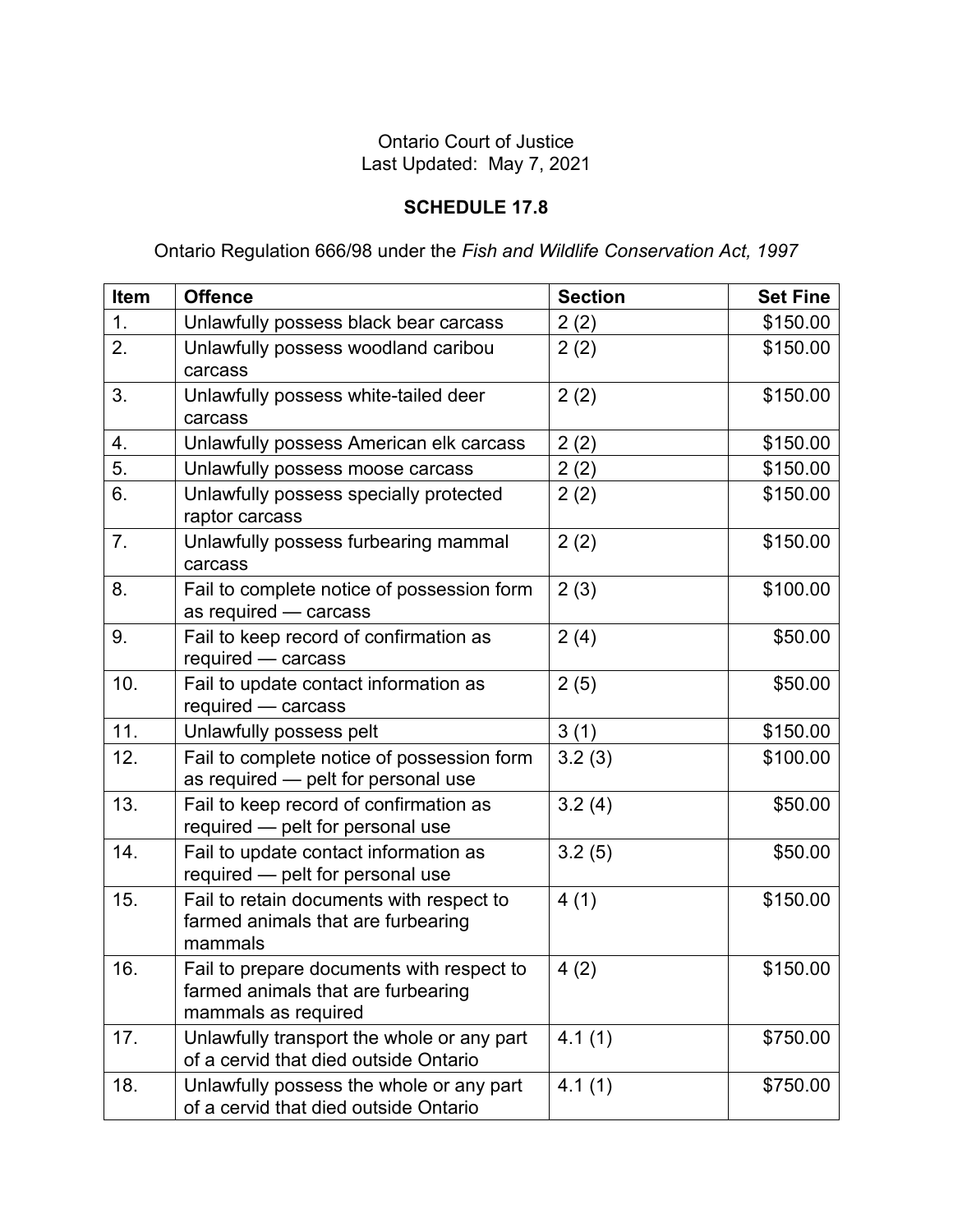| 19. | Possess cervid that is not plainly marked                                                      | 4.1(3)    | \$500.00 |
|-----|------------------------------------------------------------------------------------------------|-----------|----------|
| 20. | Unlawfully possess whole or parts of a<br>cervid in an unlabelled container                    | 4.2       | \$500.00 |
| 21. | Fail to notify the Ministry of positive CWD<br>test                                            | 4.3(1)(a) | \$750.00 |
| 22. | Fail to submit information to district<br>manager                                              | 4.3(1)(b) | \$750.00 |
| 23. | Fail to dispose of cervid carcass in<br>accordance with directions of the Ministry             | 4.3(2)    | \$750.00 |
| 24. | Use a product containing or purporting to<br>contain cervid faeces or fluids                   | 4.4       | \$500.00 |
| 25. | Possess a product containing or purporting<br>to contain cervid faeces or fluids               | 4.4       | \$500.00 |
| 26. | Tan pelts without a licence                                                                    | 5(1)      | \$150.00 |
| 27. | Pluck pelts without a licence                                                                  | 5(1)      | \$150.00 |
| 28. | Treat pelts without a licence                                                                  | 5(1)      | \$150.00 |
| 29. | Sell pelts to unauthorized buyer                                                               | 8.1       | \$150.00 |
| 30. | Fur dealer - unlawfully sell pelts                                                             | 9         | \$150.00 |
| 31. | Farmer - fail to complete season-end<br>harvest report                                         | 11(1)     | \$150.00 |
| 32. | Farmer - fail to submit season-end<br>harvest report                                           | 11(1)     | \$150.00 |
| 33. | Farmer - fail to produce licence to sell<br>pelts at time of sale                              | 11(2)     | \$150.00 |
| 34. | Sell pelt of furbearing mammal killed under<br>small game licence without producing<br>licence | 12(3)     | \$150.00 |
| 35. | Trapper — fail to produce licence at time of<br>sale                                           | 13        | \$150.00 |
| 36. | Trapper — unlawfully sell more pelts than<br>are specified in required licence                 | 14        | \$150.00 |
| 37. | Farmer - unlawfully sell more pelts than<br>are specified in required licence                  | 14        | \$150.00 |
| 38. | Unlawfully sell pelts of furbearing mammal<br>killed during the closed season                  | 15(1)     | \$150.00 |
| 39. | Unlawfully buy pelt                                                                            | 16        | \$150.00 |
| 40. | Unlawfully accept delivery of pelts in<br>Ontario                                              | 17(2)     | \$150.00 |
| 41. | Unlawfully sell pelts bought at a fur auction<br>house                                         | 17(2)     | \$150.00 |
| 42. | Fur dealer - unlawfully register to buy pelts                                                  | 17(3)     | \$150.00 |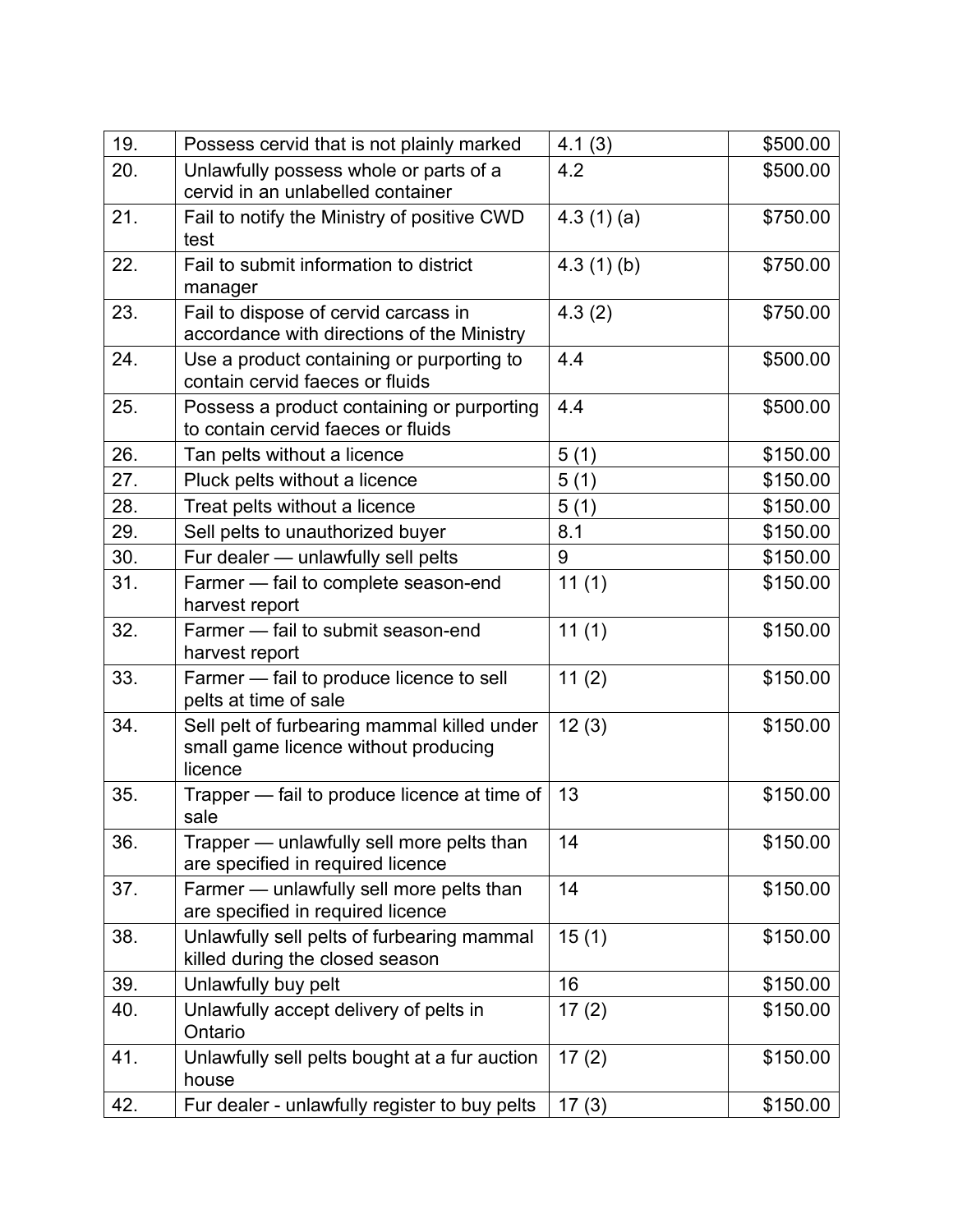| 43. | Register to buy pelts before July 1                                                  | 17(5) | \$150.00 |
|-----|--------------------------------------------------------------------------------------|-------|----------|
| 44. | Fur dealer - fail to record activity                                                 | 18(1) | \$150.00 |
| 45. | Fur dealer - fail to submit records                                                  | 18(2) | \$150.00 |
| 46. | Fur dealer - fail to retain records                                                  | 18(3) | \$150.00 |
| 47. | Fur dealer - fail to make nil return                                                 | 18(4) | \$150.00 |
| 48. | Fur dealer - fail to keep required<br>document recording buying of farmed<br>animals | 18(5) | \$150.00 |
| 49. | Taxidermist - fail to keep records                                                   | 19    | \$150.00 |
| 50. | Unlawfully buy carcass of furbearing<br>mammal for consumption                       | 20(8) | \$150.00 |
| 51. | Unlawfully sell carcass of furbearing<br>mammal for consumption                      | 20(8) | \$150.00 |
| 52. | Sell furbearing mammal carcass without<br>required written advice                    | 20(9) | \$150.00 |
| 53. | Buyer - fail to keep record of purchase of<br>hide as required                       | 22(1) | \$150.00 |
| 54. | Buyer - fail to keep record of purchase of<br>cast antlers as required               | 22(1) | \$150.00 |
| 55. | Seller - fail to keep record of sale of hide<br>as required                          | 22(1) | \$150.00 |
| 56. | Seller - fail to keep record of sale of cast<br>antlers as required                  | 22(1) | \$150.00 |
| 57. | Buyer – fail to make record of purchase of<br>hide at time of sale                   | 22(2) | \$150.00 |
| 58. | Buyer - fail to make record of purchase of<br>cast antlers at time of sale           | 22(2) | \$150.00 |
| 59. | Seller – fail to make record of sale of hide<br>at time of sale                      | 22(2) | \$150.00 |
| 60. | Seller - fail to make record of sale of cast<br>antlers at time of sale              | 22(2) | \$150.00 |
| 61. | Buyer – fail to make record of purchase of<br>hide in acceptable form                | 22(3) | \$150.00 |
| 62. | Buyer - fail to make record of purchase of<br>cast antlers in acceptable form        | 22(3) | \$150.00 |
| 63. | Seller - fail to make record of sale of hide<br>in acceptable form                   | 22(3) | \$150.00 |
| 64. | Seller – fail to make record of sale of cast<br>antlers in acceptable form           | 22(3) | \$150.00 |
| 65. | Buyer of hide - fail to record required<br>information                               | 22(4) | \$150.00 |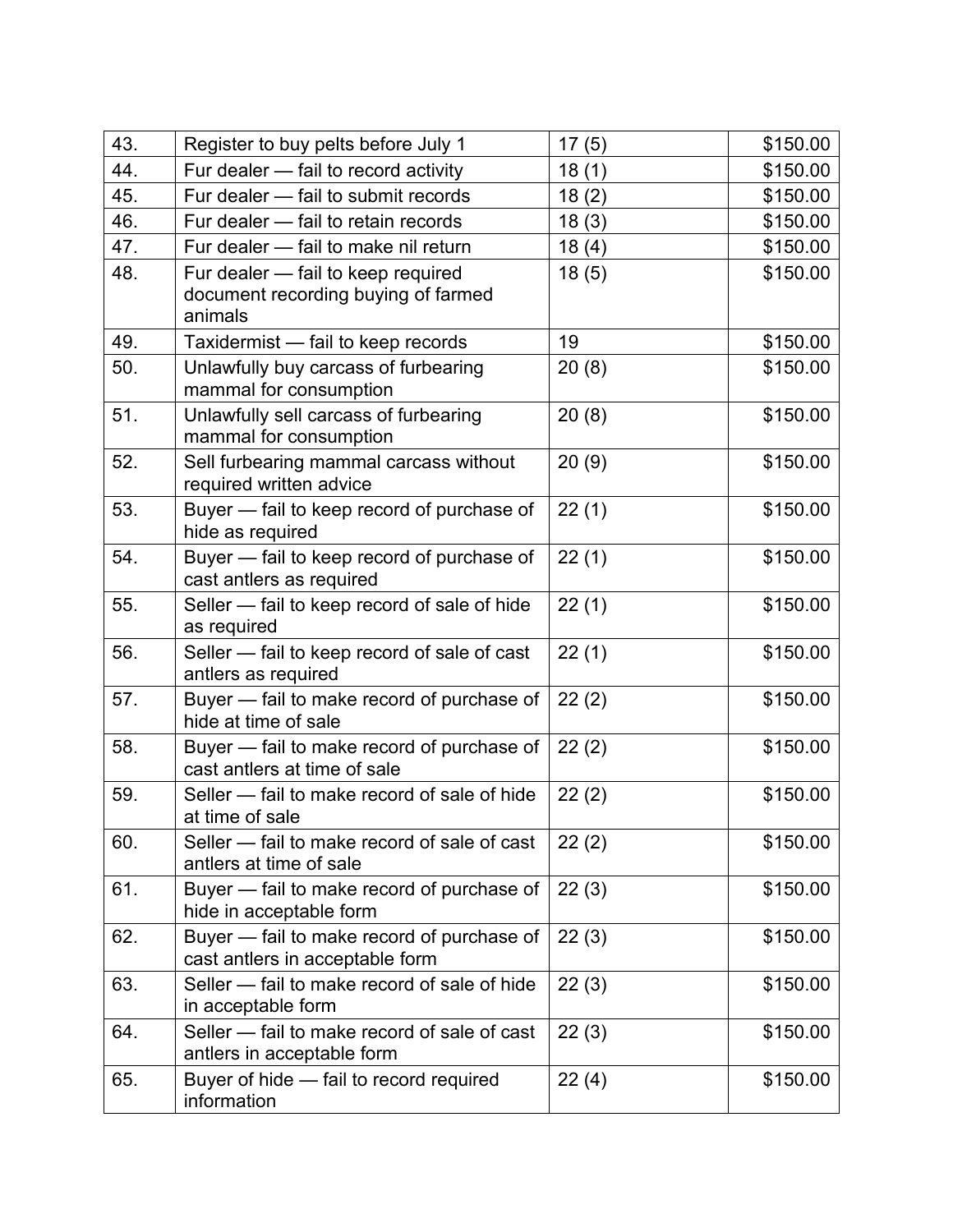| 66. | Buyer of cast antlers - fail to record<br>required information                               | 22(4)          | \$150.00 |
|-----|----------------------------------------------------------------------------------------------|----------------|----------|
| 67. | Seller of hide - fail to record required<br>information                                      | 22(4)          | \$150.00 |
| 68. | Seller of cast antlers - fail to record<br>required information                              | 22(4)          | \$150.00 |
| 69. | Seller - fail to give required invoice of<br>sale of game bird                               | 26(1)          | \$150.00 |
| 70. | Seller – fail to retain invoice of sale                                                      | 26(2)          | \$150.00 |
| 71. | Buyer - fail to retain invoice of purchase<br>of live bird                                   | 26(3)          | \$150.00 |
| 72. | Buyer - fail to retain invoice of purchase<br>of pheasant carcass                            | 26(4)          | \$150.00 |
| 73. | Seller - fail to give invoice of sale of<br>bullfrog                                         | 28(2)          | \$150.00 |
| 74. | Seller - fail to retain invoice of sale of<br>bullfrogs                                      | 28(3)          | \$150.00 |
| 75. | Seller - fail to make annual report of sale<br>of bullfrogs                                  | 28(4)          | \$150.00 |
| 76. | Seller - fail to submit annual report of sale<br>of bullfrogs                                | 28(4)          | \$150.00 |
| 77. | Transport furbearing mammal out of<br>Ontario without permit                                 | 30 (1) para. 1 | \$200.00 |
| 78. | Transport pelt out of Ontario without permit                                                 | 30 (1) para. 1 | \$200.00 |
| 79. | Non-resident - transport black bear out of<br>Ontario without permit                         | 30 (1) para. 2 | \$200.00 |
| 80. | Non-resident - transport white-tailed deer<br>out of Ontario without permit                  | 30 (1) para. 2 | \$200.00 |
| 81. | Non-resident - transport American elk out<br>of Ontario without permit                       | 30 (1) para. 2 | \$200.00 |
| 82. | Non-resident - transport moose out of<br>Ontario without permit                              | 30 (1) para. 2 | \$200.00 |
| 83. | Transport part of carcass out of Ontario<br>without permit                                   | 30(2)          | \$200.00 |
| 84. | Non-resident - unlawfully transport more<br>game wildlife out of Ontario than permitted      | 30(4)          | \$200.00 |
| 85. | Transport a live cervid into Ontario without<br>a permit                                     | 30.1(1)        | \$750.00 |
| 86. | Unlawfully fail to deliver a live cervid to a<br>place for slaughter or a place of captivity | 30.1(4)        | \$500.00 |